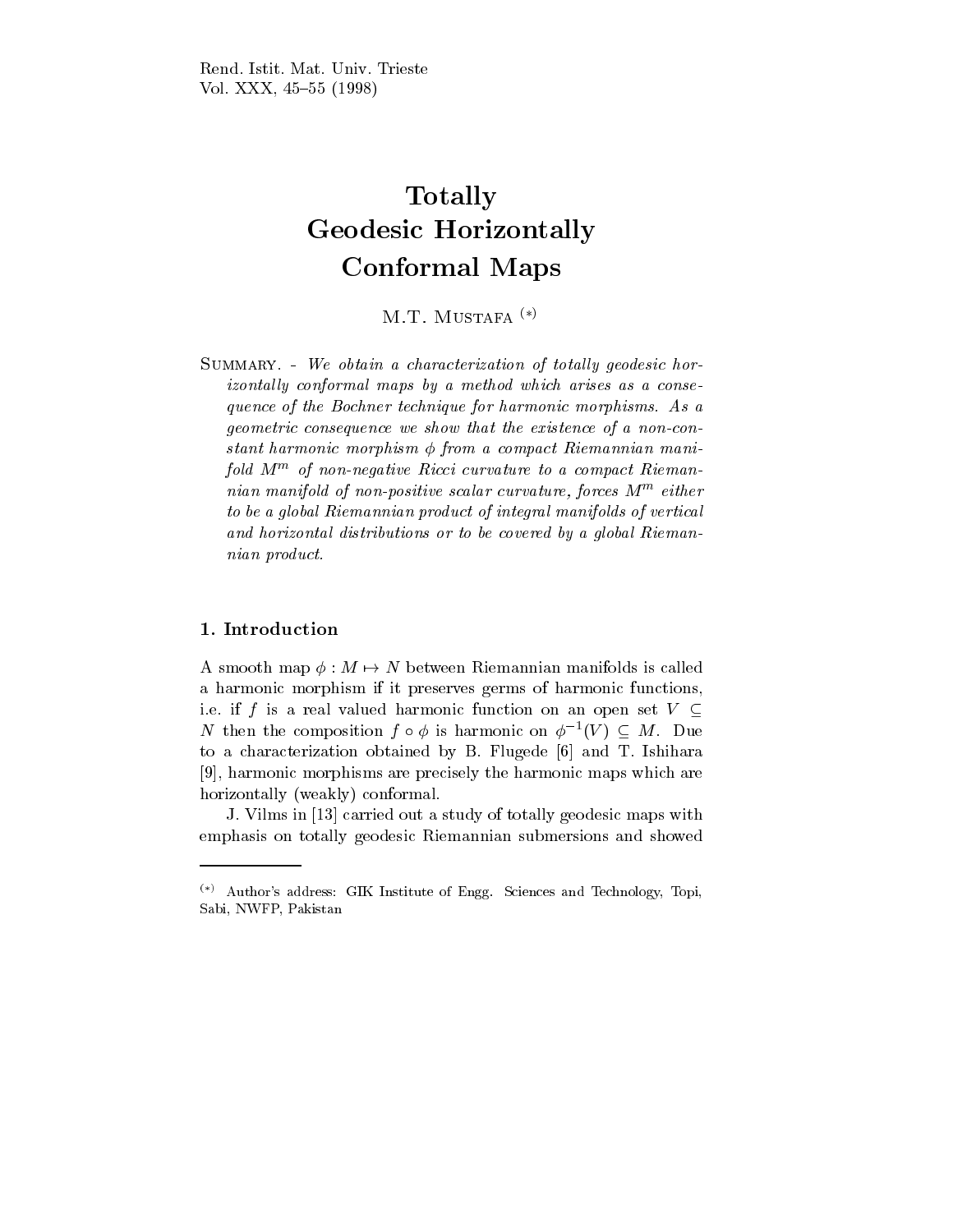## 46 M. T. MUSTAFA

that these can be characterized as Riemannian submersions with totally geodesic bres and integrable horizontal distribution. This paper is aimed to achieve an analogous characterization of totally geodesic horizontally conformal maps and to obtain geometric consequences of this characterization in the study of totally geodesic horizontally conformal maps. The method of proof uses, as tools, the Weitzenböck formula for harmonic morphisms developed by the author in [11] and the fundamental equations of horizontally conformal submersions studied by S. Gudmundsson in [7].

The remaining part of this section presents a brief introduction to harmonic morphisms, the Bochner technique for harmonic morphisms and the fundamental equations of horizontally conformal submersions.

1.1. HARMONIC MORPHISMS. Recall that a map  $\phi : M''' \mapsto N''$  is harmonic if and only if its tension field  $\tau(\phi) = \text{trace } \nabla d\phi$  vanishes. The reader is referred to [2], [3] and [4] for a comprehensive account of harmonic maps.

**Definition 1.1.** A map  $\phi : M''' \mapsto N''$  between Riemannian manifolds is called a *harmonic morphism* if  $f \circ \phi$  is a real valued harmonic function on  $\phi^{-1}(V) \subseteq M$  for every real valued function f which is  $\max$  interesting the subset  $V$  of  $N$  with  $\varphi$  and  $V$  ) non-empty.

For a smooth map  $\phi: M^m \mapsto N^n,$  let  $C_\phi = \{x \in M \,|\, \text{rank } d\phi_x < \phi\}$  $n_j$  be its *critical set*. The points of the set  $M\backslash C_\phi$  are called *regular* points. For each  $x \in M\backslash C_\phi$ , the vertical space  $T_x^V M$  at x is defined by  $T_x$   $M = \text{Ner } a \phi_x$ . The *norizontal space*  $T_x$   $M$  at x is given by the orthogonal complement of  $T_x^*$  M in  $T_xM$  so that  $T_xM=T_x^*$  M  $\oplus$  $\bm{\mathcal{I}}_x$   $M$  .

**Definition 1.2.** A smooth map  $\phi$  :  $(M^m, \langle \cdot, \cdot \rangle^M)$   $\rightarrow$   $(N^n, \langle \cdot, \cdot \rangle^N)$ ) is called *horizontally (weakly) conformal* if  $d\phi = 0$  on  $C_{\phi}$  and the restriction of  $\phi$  to  $M\backslash C_{\phi}$  is a conformal submersion, that is, for each  $x \in M\backslash C_\phi$ , the differential  $d\phi_x$ :  $T_x^H M \mapsto T_{\phi(x)}N$  is conformal and surjective. This means that there exists a function  $\lambda : M \backslash C_\phi \to \mathbb{R}^+$ such that

$$
\langle d\phi(X), d\phi(Y) \rangle^N = \lambda^2 \langle X, Y \rangle^M, \quad \forall X, Y \in T^H M.
$$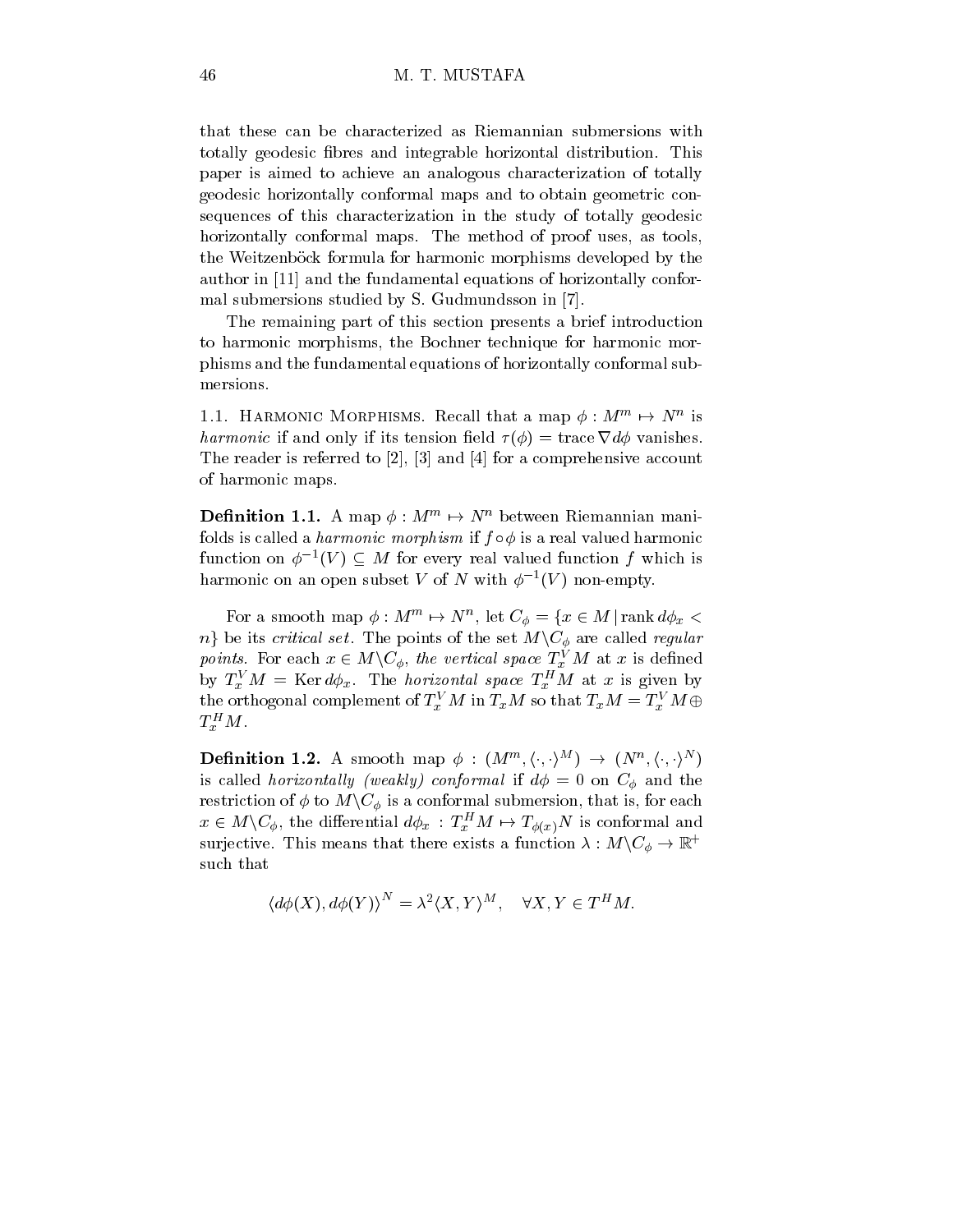By setting  $\lambda = 0$  on  $C_{\phi}$ , we can extend  $\lambda : M \rightarrow \mathbb{R}^+_0$  to a continuous function on  $M$  such that  $\lambda^+$  in smooth, in fact  $\lambda^+ \equiv$  $\|d\phi\|^2/n$ . The function  $\lambda: M \to \mathbb{R}^+_0$  is called the *dilation* of the map  $\phi$ . Harmonic morphisms can be characterized as follows.

**Theorem 1.3 ([6],[9]).** A map  $\phi : (M^m, \langle \cdot, \cdot \rangle^M) \rightarrow (N^n, \langle \cdot, \cdot \rangle^N)$  is a harmonic morphism if and only if it is a harmonic and horizontally conformal map.

We refer the reader to  $\begin{bmatrix} 1, 6, 14 \end{bmatrix}$  for an introduction and basic properties of harmonic morphisms. For an updated list of harmonic morphisms bibliography, see [8].

In [11], the author developed a Bochner technique for harmonic morphisms and obtained the following Weitzenböck formula for harmonic morphisms between Riemannian manifolds.

**Proposition 1.4.** Let  $M_1$  and  $N_2$  be Riemannian manifolds. Let  $\phi: M^{\prime\prime\prime}\rightarrow N^{\prime\prime}$  be a harmonic morphism with dilation  $\lambda$ . Then

$$
\frac{n}{2}\Delta\lambda^2 = -\|\nabla d\phi\|^2 + \lambda^4 \mathbf{Scal}^N - \lambda^2 \mathbf{Scal}^M\big|_H,\tag{1}
$$

where

$$
\mathbf{Scal}^M|_H=\sum_{s=1}^n\mathbf{Ricci}(e_s,e_s),
$$

 $\Delta$  denotes the Hodge-deRham Laplacian on functions on M and  $(e_s)_{s=1}$ ,  $(e_s)_{s=n+1}$  are orthonormal bases of  $\Gamma_x$  in and  $\Gamma_x$  in respectively, so that  $(e_s)_{s=1}^m$  is an orthonormal basis of  $T_xM = T_x^*M \oplus$  $\boldsymbol{I}_{x}$  M.

1.2. Fundamental equations of horizontally conformal submersions. The fundamental equations of horizontally conformal submersions were established by S. Gudmundsson in [7] as a generalization of the fundamental equations of submersions found by O'Neill [12].

We recall that the fundamental tensors  $T$ ,  $A$  of a submersion are defined as

$$
T_E F = \mathcal{H} \nabla_{\mathcal{V}E} \mathcal{V} F + \mathcal{V} \nabla_{\mathcal{V}E} \mathcal{H} F,
$$
  

$$
A_E F = \mathcal{H} \nabla_{\mathcal{H}E} \mathcal{V} F + \mathcal{V} \nabla_{\mathcal{H}E} \mathcal{H} F,
$$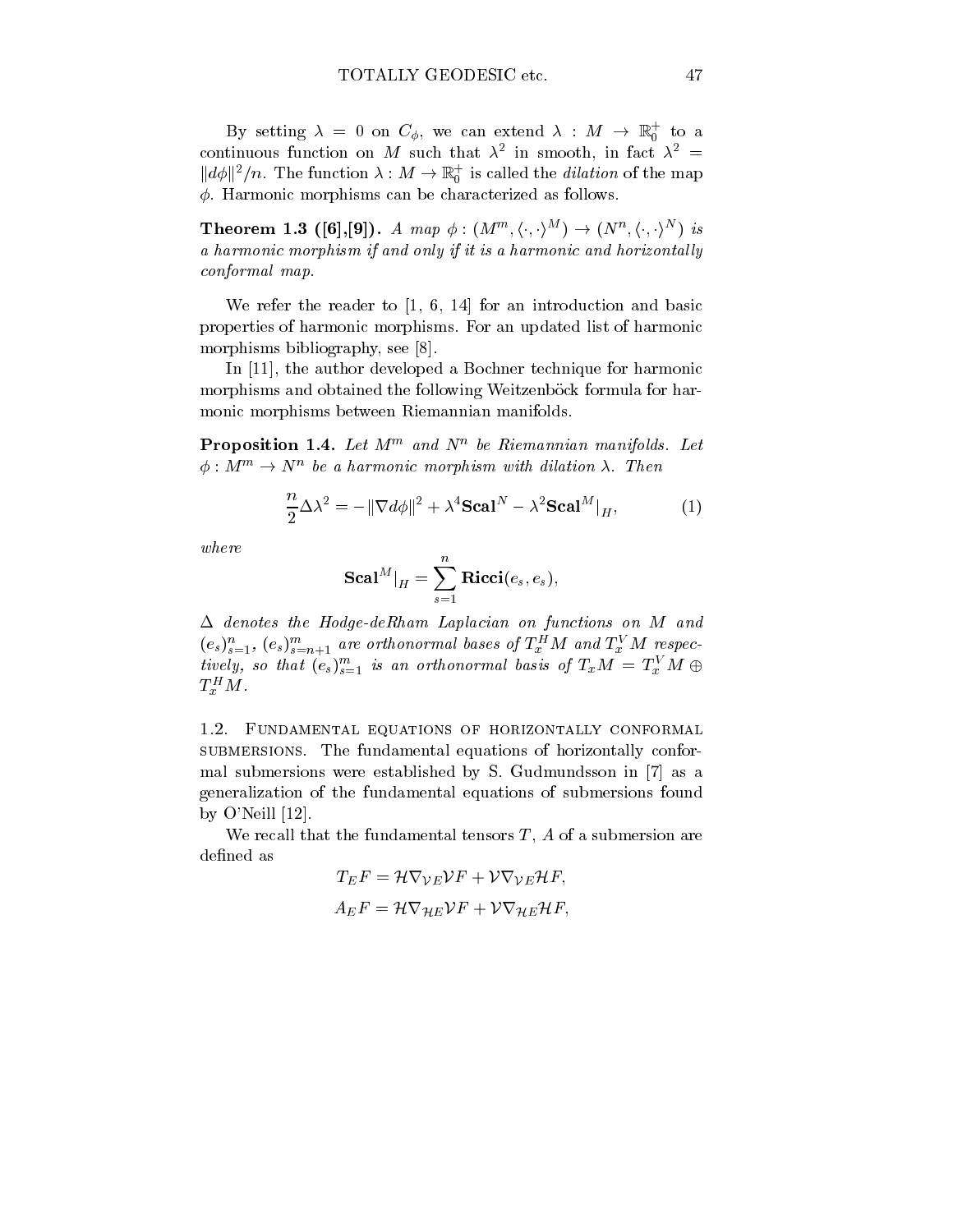where  $E, F$  are vector fields on  $M^m$  and  $\mathcal{H}, \mathcal{V}$  denote the orthogonal projections on the horizontal and vertical spaces respectively.

Notice that  $T$  restricted to vertical vector fields gives the second fundamental form of the fibres of the submersion and it can be easily seen that  $T = 0$  is equivalent to the condition that the fibres are totally geodesic submanifolds.

For a horizontally conformal submersion it was shown that the following relation holds.

**Proposition 1.5.** Let  $\phi$  :  $(M^m, \langle \cdot, \cdot \rangle^M) \rightarrow (N^n, \langle \cdot, \cdot \rangle^N)$  be a horizontally conformal submersion with dilation  $\lambda$  and  $X, Y$  be horizontal vectors, then

$$
A_XY=\frac{1}{2}\Big\{\mathcal{V}[X,Y]-\lambda^2 grad\, \mathcal{V}(\frac{1}{\lambda^2})\Big\}.
$$

From the above proposition it is obvious that in case of vertically homothetic horizontally conformal submersion, the tensor A of the horizontally conformal submersion reduces to the tensor A of a Riemannian submersion, i.e. it becomes the integrability tensor of the horizontal distribution. On the other hand we see that the vanishing of A identically, implies that the horizontally conformal submersion is vertically homothetic.

Here we only state the curvature equations relevant to our work and refer the reader to [7] for other fundamental curvature equations of horizontally conformal submersions.

**Lemma 1.6.** Let  $m>n\geq 2$  and  $\phi:(M^m,\langle \cdot,\cdot \rangle^M )\rightarrow (N^n,\langle \cdot,\cdot \rangle^N )$ be a horizontally conformal submersion, with dilation  $\lambda : M \to \mathbb{R}^+$ . If  $X, Y$  are horizontal and  $U, V$  are vertical vectors, then

$$
\langle \mathbf{R}^M(X, U)X, U \rangle^M = \langle (\nabla_U A)_X X, U \rangle^M + \langle A_X U, A_X U \rangle^M +
$$
  
 
$$
- \langle (\nabla_X T)_U X, U \rangle^M - \langle T_U X, T_U X \rangle^M +
$$
  
 
$$
+ \lambda^2 \langle A_X X, U \rangle^M \langle U, \text{grad } \mathcal{V}(\frac{1}{\lambda^2}) \rangle^M.
$$

$$
\langle \mathbf{R}^{M}(X,Y)X,Y\rangle^{M} = \frac{1}{\lambda^{2}} \langle \mathbf{R}^{N}(\tilde{X},\tilde{Y})\tilde{Y},\tilde{X}\rangle^{N} - \frac{3}{4} ||\mathcal{V}[X,Y]||^{2} +
$$
  
+ 
$$
\frac{\lambda^{2}}{2} \Big[\langle X,Y\rangle^{M} \Big\langle \nabla_{Y}grad \frac{1}{\lambda^{2}},X\Big\rangle^{M} - \langle Y,Y\rangle^{M} \Big\langle \nabla_{X}grad \frac{1}{\lambda^{2}},X\Big\rangle^{M} +
$$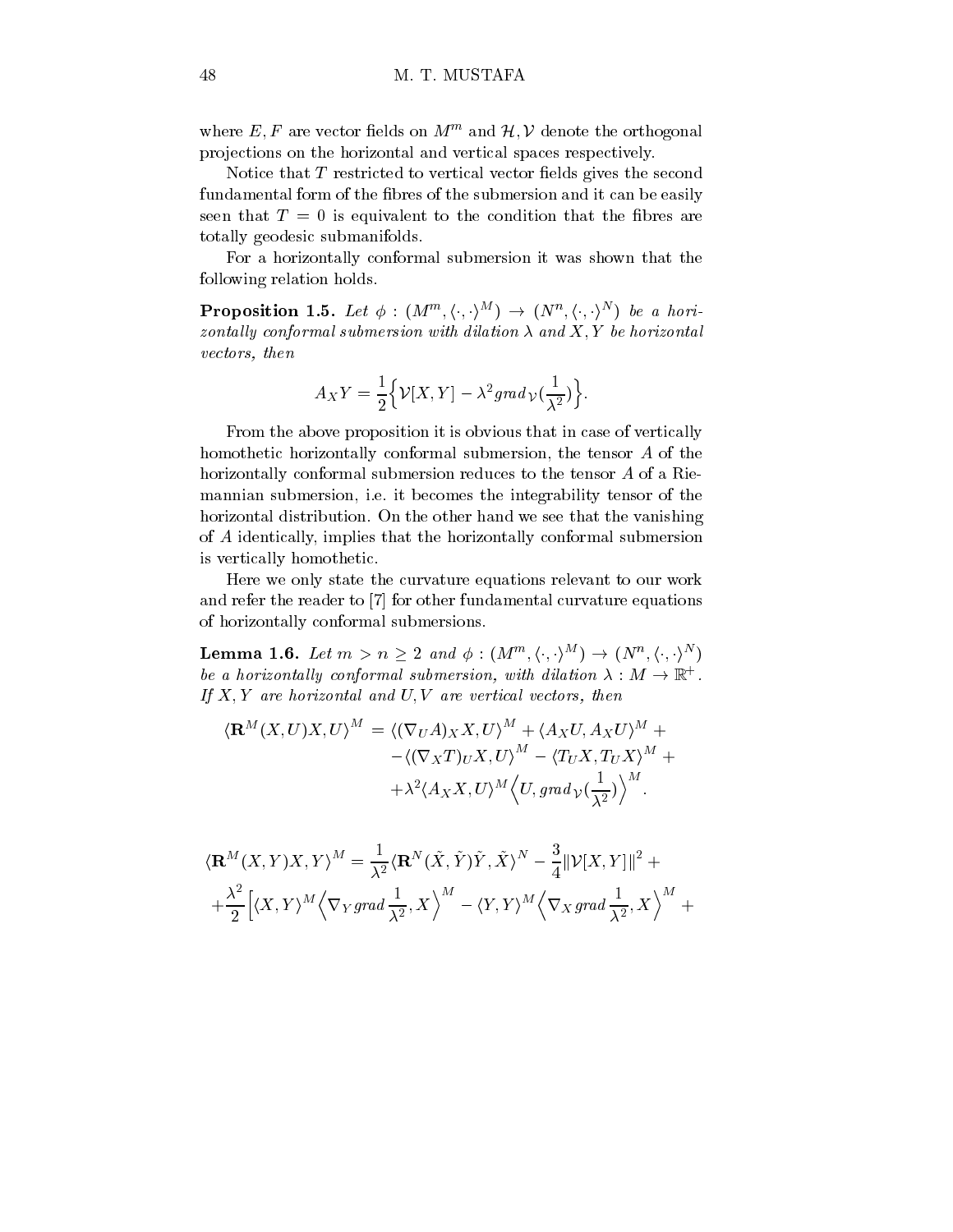$$
+\langle Y, X \rangle^M \left\langle \nabla_X \operatorname{grad} \frac{1}{\lambda^2}, Y \right\rangle^M - \langle X, X \rangle^M \left\langle \nabla_Y \operatorname{grad} \frac{1}{\lambda^2}, Y \right\rangle^M \right] + + \frac{\lambda^4}{4} \Big[ \|X \wedge Y \|^2 \Big\| \operatorname{grad} \left( \frac{1}{\lambda^2} \right) \Big\|^2 + \Big\| X \left( \frac{1}{\lambda^2} \right) Y - Y \left( \frac{1}{\lambda^2} \right) X \Big\|^2 \Big].
$$

### 2. Totally geodesic horizontally conformal maps

**Definition 2.1.** A map  $\phi : M^m \to N^n$  is totally geodesic it and only if its second fundamental form  $\nabla d\phi$  vanishes, where

$$
\nabla d\phi(X,Y) = (\nabla_X d\phi)Y = \nabla_X^{\phi^{-1}TN} d\phi \cdot Y - d\phi(\nabla_X^M Y),
$$

for  $X, Y \in \mathcal{C}(TM)$ .

These maps are characterized as the maps which take geodesics of  $M^{\prime\prime}$  inearly to geodesics of  $N^{\prime}$ .

Lemma 2.2. A totally geodesic map has constant rank and constant energy density  $e(\phi)$ , where  $e(\phi) = \frac{1}{2} ||d\phi||^2$ . In particular, a totally geodesic horizontally conformal map has constant dilation.

Proof. cf. [5, p. 15].

In this section we develop a relation between the second fundamental form and the fundamental tensors  $A$  and  $T$  of a horizontally conformal submersion, in order to achieve the following characterization of totally geodesic horizontally conformal maps between Riemannian manifolds.

**Theorem 2.3.** (Characterization of totally geodesic horizontally conformal maps.) Let  $m > n \geq 2$  and  $\phi : (M^m, \langle \cdot, \cdot \rangle^M) \to (N^n,$  $\langle \cdot , \cdot \rangle^N$ ) be a horizontally conformal map. Then  $\phi$  is totally geodesic if and only if  $\phi$  has constant dilation, totally geodesic fibres and integrable horizontal distribution.

Before proving Theorem 2.3 we will prove a few results, needed in the proof of Theorem 2.3. A necessary curvature relation between  $\mathbf{Scal}^M\big|_H$  and  $\mathbf{Scal}^N,$  for a horizontally conformal map  $\phi:M^m\rightarrow$ N<sup>n</sup> , is given by the following.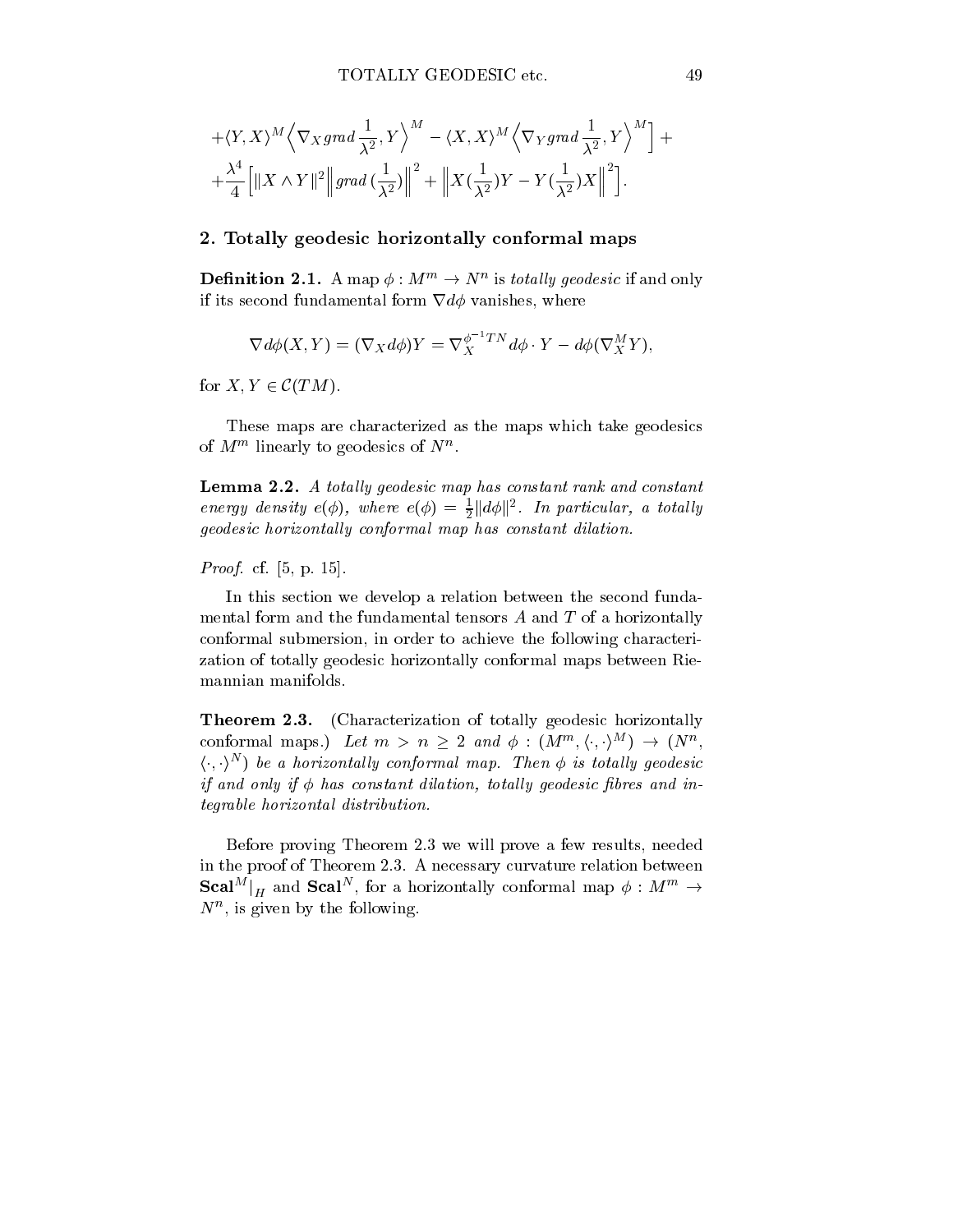**Proposition 2.4.** Let  $m > n \geq 2$  and  $M^m$ ,  $N^n$  be Riemannian manifolds. Let  $\phi : (M^m, \langle \cdot, \cdot \rangle^M) \rightarrow (N^n, \langle \cdot, \cdot \rangle^N)$  be a horizontally conformal submersion, with dilation  $\lambda : M \to \mathbb{R}^+$ . Then

$$
\begin{split} &\mathbf{Scal}^{M}|_{H}=\lambda^{2}\mathbf{Scal}^{N}+\sum_{s,t=1}^{n}\bigg\{-\frac{3}{4}||\mathcal{V}[e_{t},e_{s}]||^{2}+\\ &+\frac{\lambda^{2}}{2}\Big[-\Big\langle\nabla_{e_{t}}grad\left(\frac{1}{\lambda^{2}}\right),e_{t}\Big\rangle^{M}-\Big\langle\nabla_{e_{s}}grad\left(\frac{1}{\lambda^{2}}\right),e_{s}\Big\rangle^{M}\Big]+\\ &+\frac{\lambda^{4}}{4}\Big[\Big\Vert grad\left(\frac{1}{\lambda^{2}}\right)\Big\Vert^{2}+\Big\Vert e_{t}\left(\frac{1}{\lambda^{2}}\right)-e_{s}\left(\frac{1}{\lambda^{2}}\right)\Big\Vert^{2}\Big]\bigg\}+\\ &+\sum_{s=1}^{n}\sum_{t=n+1}^{m}\Big\{\Big\Vert Ae_{s}e_{t}\Big\Vert^{2}-\big\langle(\nabla_{e_{s}}T)_{e_{t}}e_{s},e_{t}\big\rangle^{M}-\Vert T_{e_{t}}e_{s}\Vert^{2}\Big\}+\\ &-\sum_{t=n+1}^{m}\Big\{\frac{\lambda^{2}}{2}\Big\langle\nabla_{e_{t}}grad\psi\left(\frac{1}{\lambda^{2}}\right),e_{t}\Big\rangle^{M}+\frac{\lambda^{2}}{2}\Big[\Big\langle grad\psi\left(\frac{1}{\lambda^{2}}\right),e_{t}\Big\rangle^{M}\Big]^{2}\Big\},\end{split}
$$

where

$$
\mathbf{Scal}^M|_H=\sum_{s=1}^n\mathbf{Ricci}(e_s,e_s),
$$

for an orthonormal basis  $(e_s)_{s=1}^{s=1}$  of  $I_x$ M such that  $(e_s)_{s=1}^{s}$ ,  $(e_s)_{s=n+1}^{s=n+1}$  are orthonormal bases of  $T_x^H M$  and  $T_x^V M$  respectively.

*Proof.* We can write  $Scal^M|_{H}$  as

$$
\begin{split} \mathbf{Scal}^{M}|_{H} &= \sum_{s=1}^{n} \mathbf{Ricci}(e_{s}, e_{s}) \\ &= \sum_{s,t=1}^{n} \langle R^{M}(e_{t}, e_{s})e_{t}, e_{s} \rangle^{M} + \sum_{s=1}^{n} \sum_{t=n+1}^{m} \langle R^{M}(e_{t}, e_{s})e_{t}, e_{s} \rangle^{M} .\end{split} \tag{2}
$$

Computing the right hand side using Lemma 1.6 gives the required relation.  $\Box$ 

The following result on totally geodesic submersion will be needed later.

**Lemma 2.5.** Let  $\phi : (M^m, \langle \cdot, \cdot \rangle^M) \rightarrow (N^n, \langle \cdot, \cdot \rangle^N)$  be a submersion. If  $\phi$  is totally geodesic then the fibres are totally geodesic.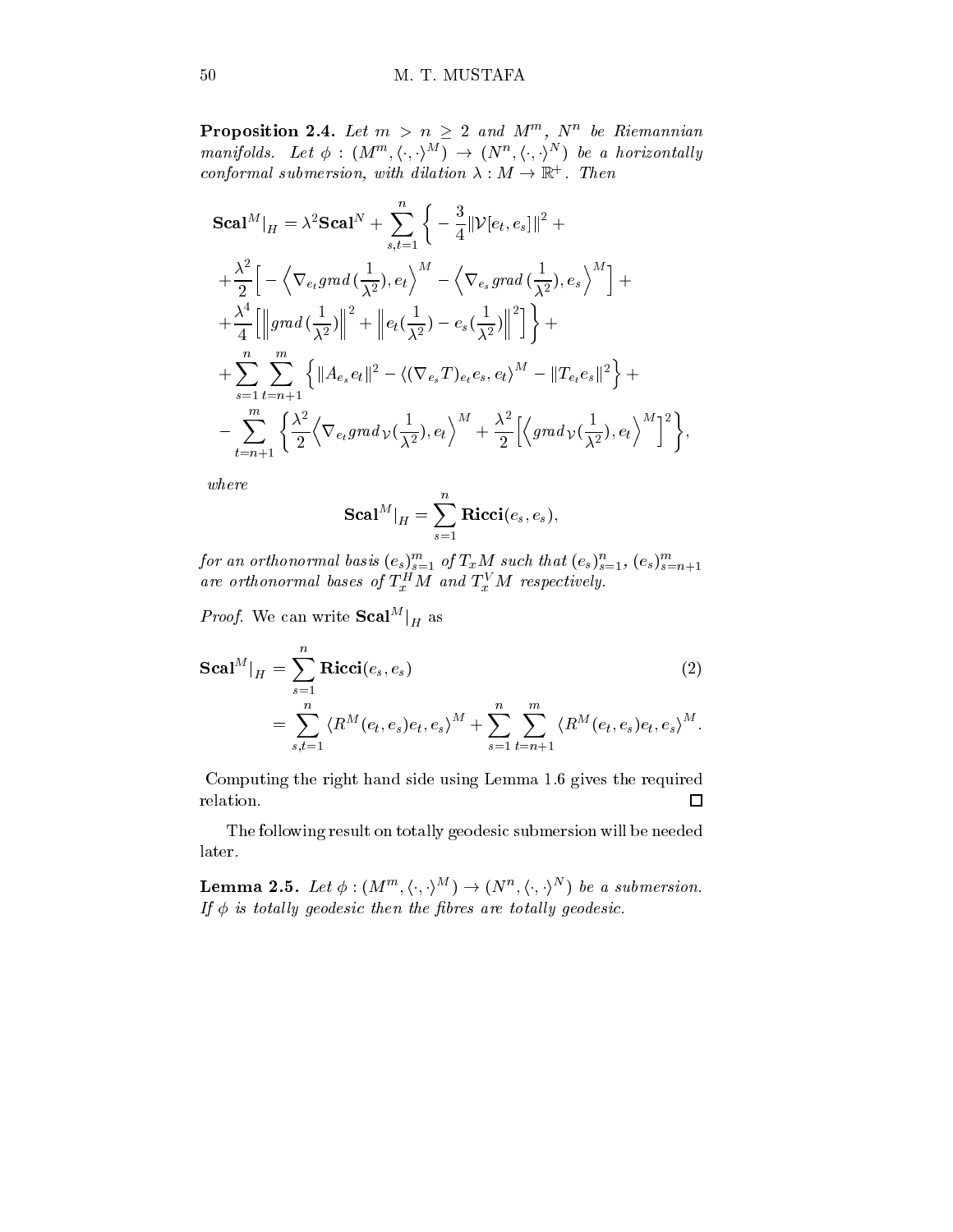*Proof.* Let  $F_x = \phi^{-1}(\phi(x))$  be the fibre at  $x \in M$ . Let  $i : F_x \mapsto M$  be the inclusion map, then  $\phi \circ i$  is constant. Therefore, for  $U, V \in T_x^*M$ 

$$
\nabla d(\phi \circ i)(U, V) = 0
$$
  
\n
$$
\Rightarrow d\phi \cdot \nabla di(U, V) = -\nabla d\phi (diU, diV) = 0
$$
  
\n
$$
\Rightarrow \nabla di(U, V) = 0.
$$

Hence the bres are totally geodesic.

The integrability of the horizontal distribution of a totally geodesic horizontally conformal map is achieved by combining Proposition 2.4 and the Weitzenböck formula for harmonic morphisms. Precisely, we have

Lemma 2.6. Let  $m>n\geq 2$  and  $\phi :(M^{m},\langle \cdot , \cdot \rangle ^{M})\rightarrow (N^{n},\langle \cdot , \cdot \rangle ^{N})$ be a totally geodesic horizontally conformal map. Then the horizontal distribution is integrable.

Proof. Knowing that a totally geodesic horizontally conformal map has totally geodesic fibres and constant dilation, we have from Proposition 2.4

$$
\mathbf{Scal}^M\vert_{H} = \lambda^2\mathbf{Scal}^N - \frac{3}{4}\sum_{s,t=1}^n \|\mathcal{V}[e_t,e_s]\|^2 + \sum_{s=1}^n \sum_{t=n+1}^m \|A_{e_s}e_t\|^2.
$$

Using in Weitzenböck formula for harmonic morphisms we have

$$
\frac{3}{4} \sum_{s,t=1}^{n} \|\mathcal{V}[e_t, e_s]\|^2 = \sum_{s=1}^{n} \sum_{t=n+1}^{m} \|A_{e_s}e_t\|^2,
$$

or we can write as

$$
3\sum_{s,t=1}^{n} \|A_{e_t}e_s\|^2 = \sum_{s=1}^{n} \sum_{t=n+1}^{m} \|A_{e_s}e_t\|^2.
$$
 (3)

But we know that

$$
\sum_{s,t=1}^{n} \|A_{e_t} e_s\|^2 = \sum_{s=1}^{n} \sum_{t=n+1}^{m} \|A_{e_s} e_t\|^2, \tag{4}
$$

 $\Box$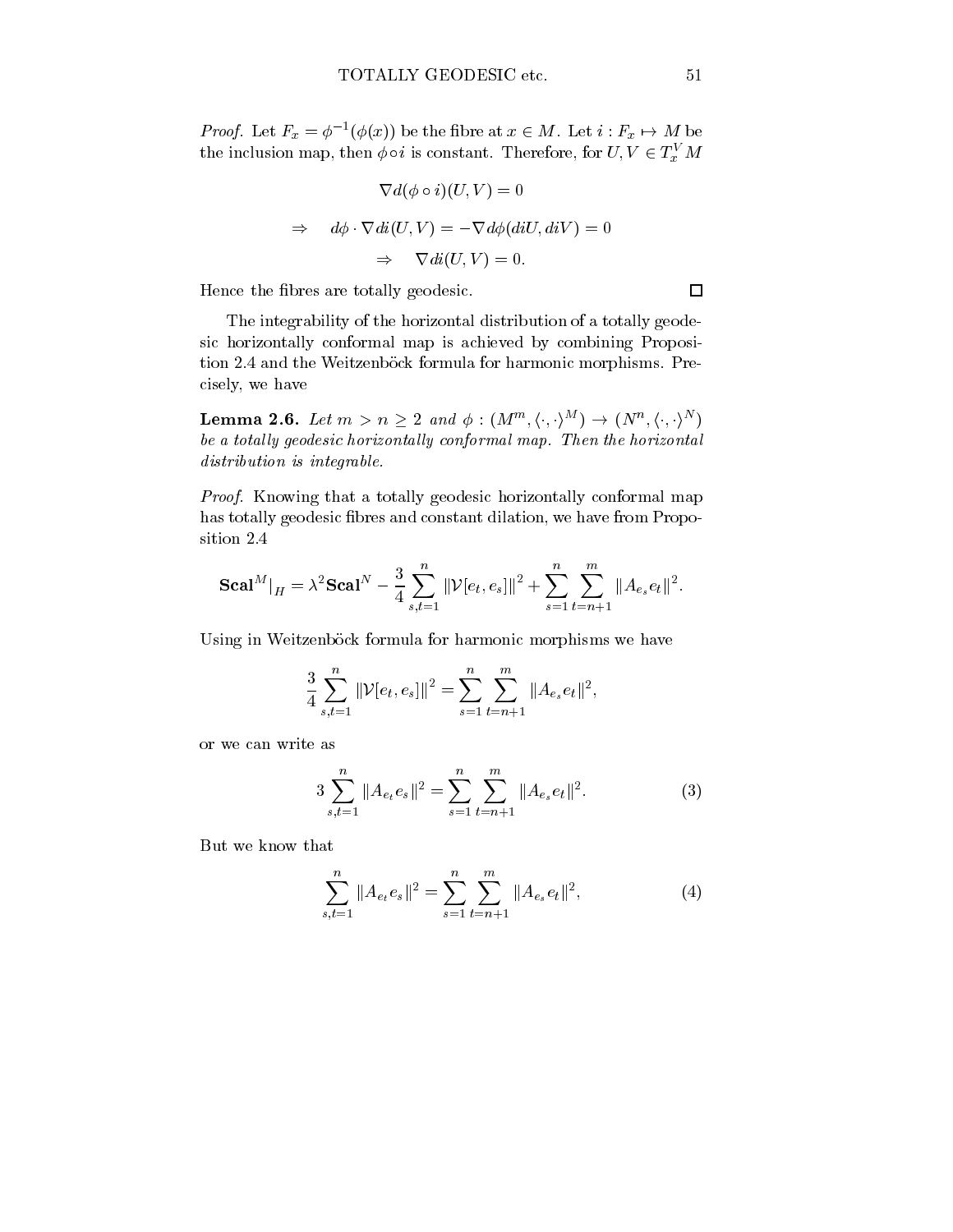as follows.

$$
\sum_{s,t=1}^{n} \|A_{e_t}e_s\|^2 = \sum_{s,t=1}^{n} \sum_{u=n+1}^{m} \langle A_{e_t}e_s, e_u \rangle \langle A_{e_t}e_s, e_u \rangle
$$
  
= 
$$
\sum_{s,t=1}^{n} \sum_{u=n+1}^{m} \langle A_{e_t}e_u, e_s \rangle \langle A_{e_t}e_u, e_s \rangle
$$
  
= 
$$
\sum_{t=1}^{n} \sum_{u=n+1}^{m} \|A_{e_t}e_u\|^2.
$$

Comparing Equations (3) and (4), we have

$$
\sum_{s,t=1}^{n} \|A_{e_t} e_s\|^2 = 0.
$$

Hence, the horizontal distribution is integrable.

Proof of Theorem 2.3.

 $\implies$  Follows from Lemma 2.5, Lemma 2.6 and Lemma 2.2.

 $\Leftarrow$  If  $\phi$  has totally geodesic fibres, integrable horizontal distribution and constant dilation then it follows from Proposition 2.4 that

$$
\mathbf{Scal}^{M}|_{H} = \lambda^{2} \mathbf{Scal}^{N}.
$$
 (5)

Substituting in Weitzenböck formula for harmonic morphism we obtain  $\nabla d\phi = 0$ .

Having seen that a totally geodesic horizontally conformal map has integrable horizontal distribution, we consider the horizontal fo $max$  on  $M<sup>th</sup>$  and obtain the geometric consequences of the above characterization on the horizontal and vertical foliations.

**Theorem 2.7.** Let  $\phi$  :  $(M^m, \langle \cdot, \cdot \rangle^M) \rightarrow (N^n, \langle \cdot, \cdot \rangle^N)$  be a totally geodesic horizontally conformal map between Riemannian manifolds with  $m>n \geq 2$ . Then

- 1. The horizontal foliation is totally geodesic in  $M^m$ .
- 2. The vertical foliation is Riemannian with bundle like metric.

 $\Box$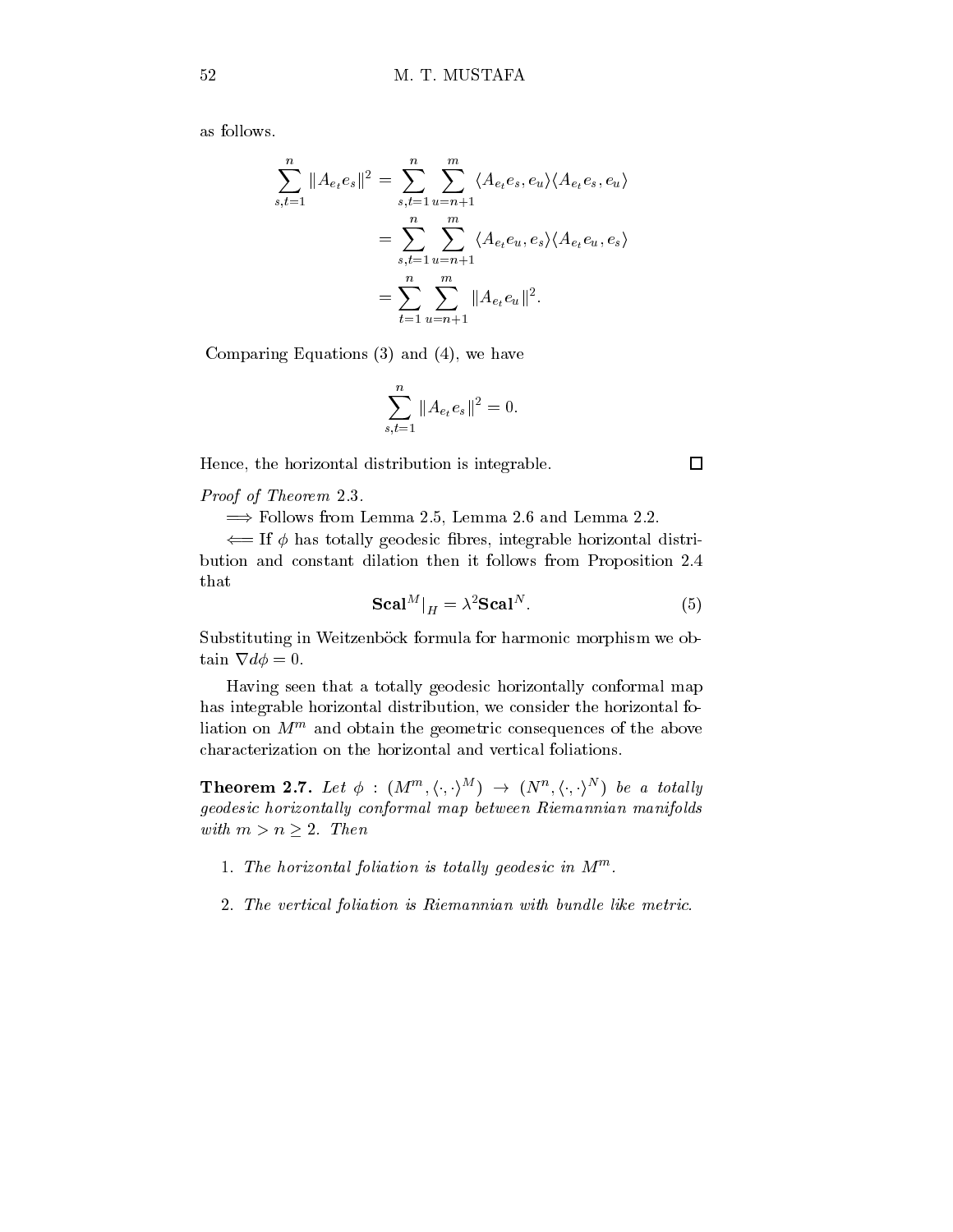Proof. 1. From Theorem 2.3, the horizontal distribution is integrable and the dilation  $\lambda$  is constant, therefore, we have a horizontal foliation on  $M^m$  which is totally geodesic as follows.

Let  $X, Y$  be horizontal vectors, then Proposition 1.5 implies that

$$
\mathcal{V}\nabla_X^M Y = A_X Y = 0. \tag{6}
$$

Let  $\alpha_L$  denote the second fundamental form of a leaf L of the horizontal foliation, then

$$
\alpha_L(X, Y) = \mathcal{V}\nabla^M_X Y = 0. \tag{7}
$$

Hence every leaf of horizontal foliation is a totally geodesic submanifold of M.

2. It is shown in [14] that  $(1) \implies (2)$ .  $\Box$ 

Remark 2.8. Since a totally geodesic horizontally conformal map has totally geodesic fibres, therefore, switching over the role of vertical and horizontal foliations in Theorem 2.7 we observe that in case of a totally geodesics horizontally conformal map, the horizontal foliation is also Riemannian. Hence, we conclude that a totally geodesic horizontally conformal map gives rise to orthogonal foliations on M<sup>m</sup> , namely horizontal and vertical, which are Riemannian with totally geodesic leaves.

A further application of Theorem 2.3 yields the following result regarding existence of totally geodesic harmonic morphisms.

**Lemma 2.9.** A harmonic morphism  $\phi : M^{\prime\prime} \rightarrow N^{\prime\prime}$  is totally geodesic if and only if kerd $\phi$  is holonomy invariant and  $\phi$  has constant dilation.

Proof. The only if part follows from Lemma 2.2 and [13, p. 74].

Conversely suppose that ker  $d\phi$  is holonomy invariant. Then the horizontal and vertical distributions are integrable with totally geodesic integral manifolds cf.  $[10, pp. 181-182]$ . The result then follows from Theorem 2.3.  $\Box$ 

The above analysis combined with the applications of the Bochner technique presented in [11] lead to the following decomposition result for a compact Riemannian manifold of non-negative Ricci curvature, admitting a harmonic morphism.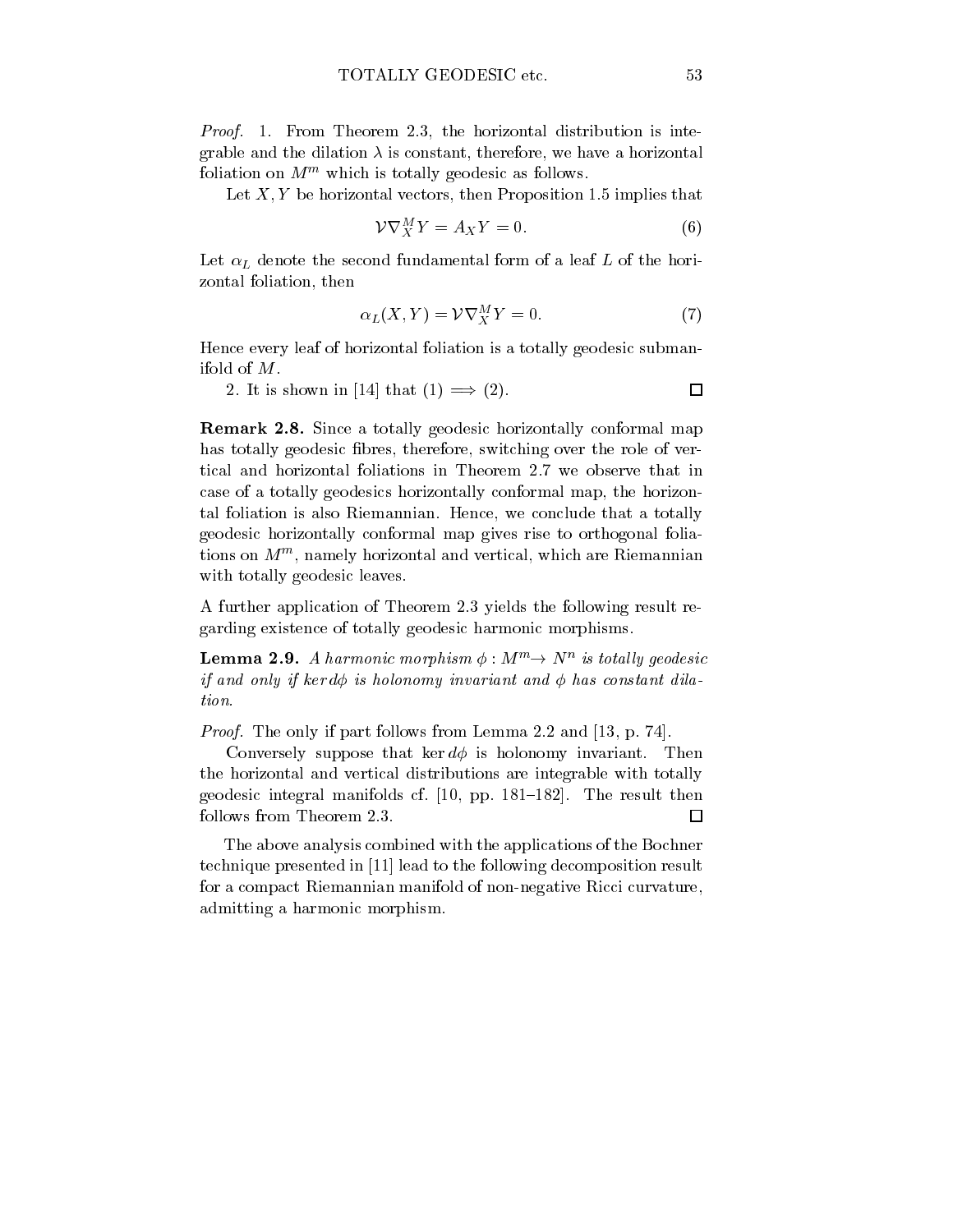**Theorem 2.10.** Let  $(M^m, \langle \cdot, \cdot \rangle^M)$  be a compact Riemannian manifold with  $\mathbf{Ricci}^M \geq 0$  and  $(N^n, \langle \cdot, \cdot \rangle^N)$  be a Riemannian manifold with  $\mathbf{Scal}^N \leq 0$ . Let  $\phi$  be a harmonic morphism from  $M^m$  to  $N^n$ . Then either M<sup>m</sup> is a global Riemannian product or it is covered by a global Riemannian product.

*Proof.* By [11, Theorem 2.5]  $\varphi$  is totally geodesic. If M is simplyconnected then proof follows from Theorem 2.7, Lemma 2.9 and [10, p. 187].

 $S$ uppose  $M-$  is non-simply-connected. Let  $M$  be its universal  $\blacksquare$ covering space. Since  $\phi$  can be lifted to a totally geodesic horizontally conformal map  $\varphi$  from  $m$ , therefore, the proof follows by repeating the above argument.  $\Box$ 

Acknowledgments. The author is grateful to John C. Wood and S. Gudmundsson for important comments and useful hints during the completion of this work.

#### **REFERENCES**

- [1] BAIRD P., Harmonic maps with symmetry, harmonic morphisms, and deformation of metrics, Pitman Res. Notes Math. Ser. 87, Pitman, Boston, London, Melbourne, 1983.
- [2] EELLS J. and LEMAIRE L., A report on harmonic maps, Bull. London Math. Soc. 10 (1978), 1-68.
- [3] EELLS J. and LEMAIRE L., Selected topics in harmonic maps, C.B.M.S. Regional Conf. Series 50, AMS, 1983.
- [4] EELLS J. and LEMAIRE L., Another report on harmonic maps, Bull. London Math. Soc.  $20$  (1988), 385-524.
- [5] EELLS J. and RATTO A., *Harmonic maps and minimal immersions* with symmetries, Ann. Math. Stud. 130, Princeton University Press, 1993.
- [6] FUGLEDE B., Harmonic morphisms between Riemannian manifolds, Ann. Inst. Fourier (Grenoble) 28 (1978), 107-144.
- [7] GUDMUNDSSON S., The geometry of harmonic morphisms, Ph.D. thesis, University of Leeds, 1992.
- [8] GUDMUNDSSON S., Bibliography of harmonic morphisms, http://www.maths.lth.se/matematiklu/personal/sigma/harmonic/ bibliography.html.